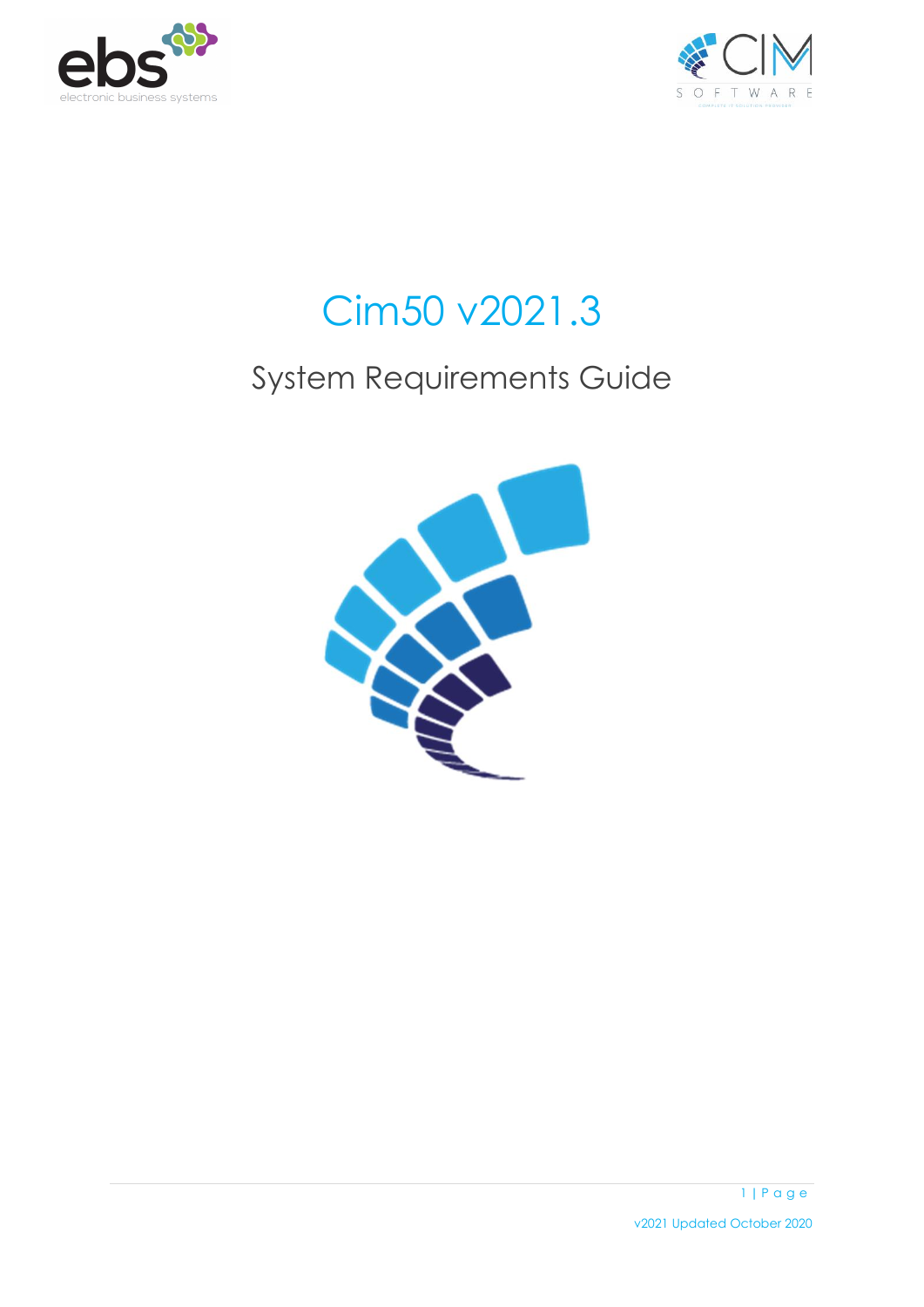



# System Requirements

In order to run Cim50 optimally, it is important to ensure that all your client pc's and server meet the minimum specifications. However, dependant on the numbers of users, the size of your database etc, the specification would need to be higher to ensure an acceptable performance – please take this in consideration when sourcing your hardware.

The minimum supported specifications are as follows :-

# Hardware requirements

### Client Machines (Minimum)

- 2GB RAM (4GB if running a 64-bit operating system)\*
- **C** 2GHz processor or higher
- **Contract** 2GB of free disk space
- ø. 1Gbps network
- $\mathscr{L}^{\pm}$ Screen resolution between 1024 x 768 and 1920 x 1080

\* recommend memory is based on usable memory, rather than installed memory.

### Client Machines (Recommended)

- 4GB RAM (8GB if running a 64-bit operating system)\*  $\mathcal{L}^{\bullet}$  .
- 2GHz dual core processor or higher ø.
- 2GB of free disk space
- 1Gbps network
- Screen resolution between 1024 x 768 and 1920 x 1080

\* recommend memory is based on usable memory, rather than installed memory.

#### Server

- **Depending on the version of SQL that you intend to use, will determine the RAM requirements for the server.** If you are intending to use SQL Express, then you will need to ensure that you have 1GB RAM available for SQL Express to use. For SQL Standard versions, we would recommend having at least 4GB RAM available for SQL Server Standard to use.
- **2GHz dual core processor or higher**
- 30GB of free disk space
- **1Gbps network**

## Shop Floor Data Capture

Shop floor data capture can be run from a PC, Laptop or Tablet running either Windows 8.1 or Windows 10 (Professional & Enterprise Editions). It will not run on a tablet running a "lite" or "mobile version of Windows or on a tablet running an Android operating system.

From a hardware perspective, the machine running SFDC must have the following specifications as a minimum.

- 2GB RAM (4GB if running a 64-bit operating system)\*
- 2GHz processor or higher
- 2GB of free disk space
- 1Gbps network (PC or Laptop), WiFi 802.11a,g or n\*\*

\* recommend memory is based on usable memory, rather than installed memory.

\*\*Note: WiFi coverage must be sufficient that a stable WiFi connection is maintained anywhere the tablet is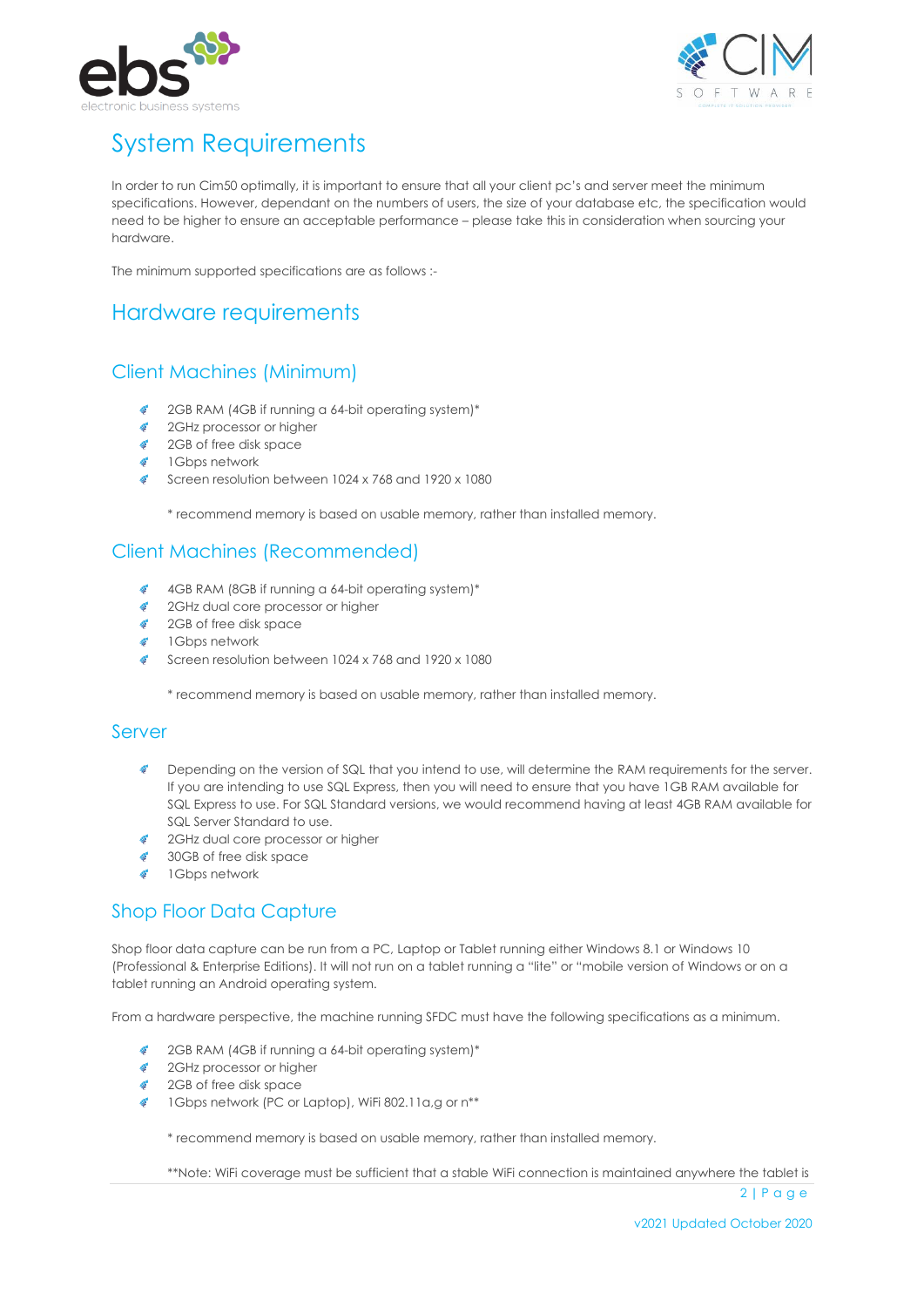



likely to process transactions. Unstable WiFi connections can cause problems processing transactions through Cim50 SFDC.

# SFDC Compatible Hardware

We recommend the following hardware for scanning barcodes through the SFDC system.

**Barcode Scan Wedge**[: Zebra LS2208 General Purpose Barcode Scanner.](https://www.zebra.com/gb/en/products/scanners/general-purpose-scanners/handheld/ls2208.html) To be used in conjunction with a PC, Laptop or Tablet.

**Rugged Tablet**: [JM Prime 8" Rugged Tablet](https://www.jmprime.co.uk/product_info.php/inch-rugged-windows-10-waterproof-tablet-with-4g-wifi-bluetooth-gps-camera-ip67-rating-p-268). Can be specified with built in barcode scanner if required.

# Software compatibility & pre-requisites

The following section details software compatibility and pre-requisites for running Cim50

# Windows Operating Systems

Compatible Windows Operating system :- Client Machines

- ¢. Windows 8.1 (32 bit and 64 bit) – Professional and Enterprise Editions
- Windows 10 (32 bit and 64 bit) Professional and Enterprise Editions

#### Server

- Windows Server 2012 Standard Edition
- Windows Server 2012 R2 Standard Edition
- Windows Server 2016 Standard Edition
- Windows Server 2019 Standard Edition

# Other Software / Sage 50 Accounts

### Microsoft SQL Server

Cim50 uses Microsoft SQL server as its database provider. Compatible versions of Microsoft SQL Server :-

- a. SQL Server 2014 Express
- SQL Server 2014 Standard
- SQL Server 2016 Express
- SQL Server 2016 Standard
- SQL Server 2017 Express
- SQL Server 2019 Express

Installation / Setup Considerations:

When setting SQL Server, you need to ensure that you select 'Mixed Mode' when configuring the authentication mode. You also need to ensure that 'Shared Memory', 'Named Pipes' and 'TCP/IP' options are enabled via SQL Server Configuration Manager.

# Microsoft Office

Cim50 uses Microsoft Office, specifically Excel & Outlook for Exporting/Importing of information, along with the emailing of reports and documents.

Compatible versions of Microsoft Office :-

Microsoft Office 2010 - 32 & 64bit versions

3 **|** P a g e